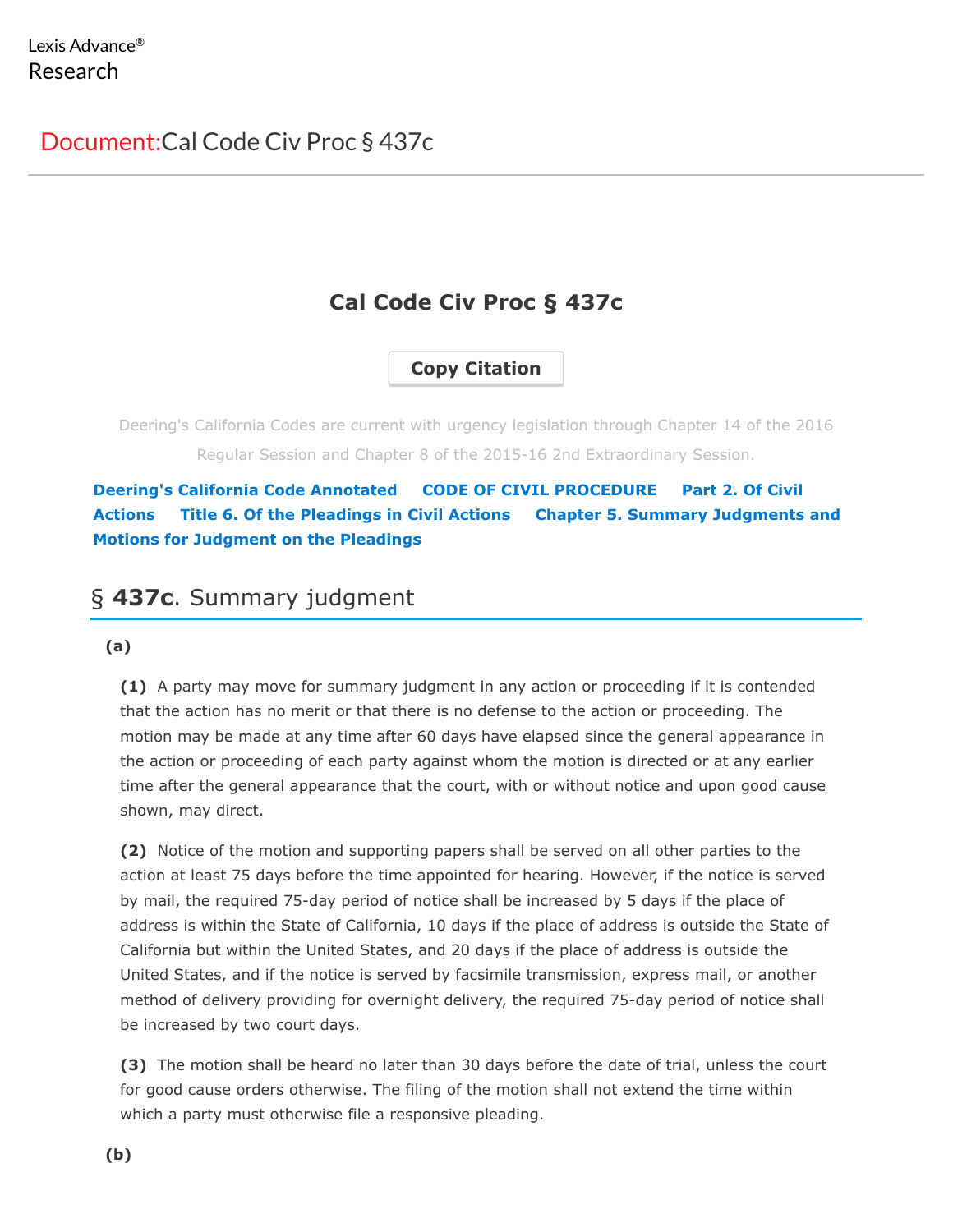**(1)** The motion shall be supported by affidavits, declarations, admissions, answers to interrogatories, depositions, and matters of which judicial notice shall or may be taken. The supporting papers shall include a separate statement setting forth plainly and concisely all material facts that the moving party contends are undisputed. Each of the material facts stated shall be followed by a reference to the supporting evidence. The failure to comply with this requirement of a separate statement may in the court's discretion constitute a sufficient ground for denial of the motion.

**(2)** An opposition to the motion shall be served and filed not less than 14 days preceding the noticed or continued date of hearing, unless the court for good cause orders otherwise. The opposition, where appropriate, shall consist of affidavits, declarations, admissions, answers to interrogatories, depositions, and matters of which judicial notice shall or may be taken.

**(3)** The opposition papers shall include a separate statement that responds to each of the material facts contended by the moving party to be undisputed, indicating whether the opposing party agrees or disagrees that those facts are undisputed. The statement also shall set forth plainly and concisely any other material facts that the opposing party contends are disputed. Each material fact contended by the opposing party to be disputed shall be followed by a reference to the supporting evidence. Failure to comply with this requirement of a separate statement may constitute a sufficient ground, in the court's discretion, for granting the motion.

**(4)** A reply to the opposition shall be served and filed by the moving party not less than five days preceding the noticed or continued date of hearing, unless the court for good cause orders otherwise.

**(5)** Evidentiary objections not made at the hearing shall be deemed waived.

**(6)** Except for subdivision (c) of Section 1005 relating to the method of service of opposition and reply papers, Sections 1005 and 1013, extending the time within which a right may be exercised or an act may be done, do not apply to this section.

**(7)** A incorporation by reference of a matter in the court's file shall set forth with specificity the exact matter to which reference is being made and shall not incorporate the entire file.

**(c)** The motion for summary judgment shall be granted if all the papers submitted show that there is no triable issue as to any material fact and that the moving party is entitled to a judgment as a matter of law. In determining whether the papers show that there is no triable issue as to any material fact the court shall consider all of the evidence set forth in the papers, except that to which objections have been made and sustained by the court, and all inferences reasonably deducible from the evidence, except summary judgment may not be granted by the court based on inferences reasonably deducible from the evidence if contradicted by other inferences or evidencethat raise a triable issue as to any material fact.

**(d)** Supporting and opposing affidavits or declarations shall be made by a person on personal knowledge, shall set forth admissible evidence, and shall show affirmatively that the affiant is competent to testify to the matters stated in the affidavits or declarations. An objection based on the failure to comply with the requirements of this subdivision, if not made at the hearing, shall be deemed waived.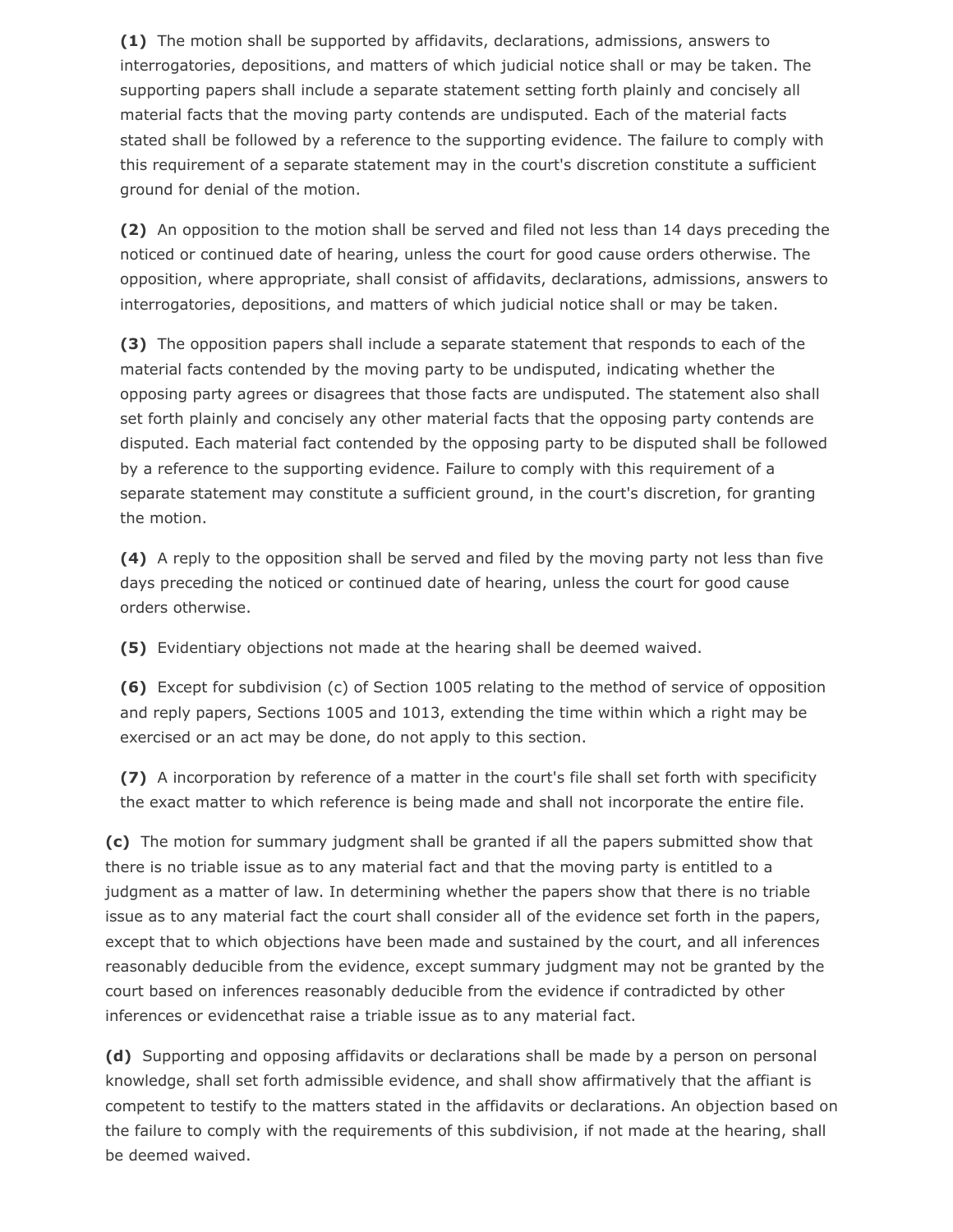**(e)** If a party is otherwise entitled to a summary judgment pursuant to this section, summary judgment may not be denied on grounds of credibility or for want of cross-examination of witnesses furnishing affidavits or declarations in support of the summary judgment, except that summary judgment may be denied in the discretion of the court if the only proof of a material fact offered in support of the summary judgment is an affidavit or declaration made by an individual who was the sole witness to that fact; or if a material fact is an individual's state of mind, or lack thereof, and that fact is sought to be established solely by the individual's affirmation thereof.

## **(f)**

**(1)** A party may move for summary adjudication as to one or more causes of action within an action, one or more affirmative defenses, one or more claims for damages, or one or more issues of duty, if that party contends that the cause of action has no merit or that there is no affirmative defense thereto, or that there is no merit to an affirmative defense as to any cause of action, or both, or that there is no merit to a claim for damages, as specified in [Section 3294 of the Civil Code,](https://advance.lexis.com/documentprint/documentprintclick/?pdmfid=1000516&crid=c4d1f4d9-40c3-4b86-9c73-bfbd0fe73b28&ecomp=-9pfk&prid=75780ce8-2570-4278-a230-94859ff2f641#) or that one or more defendants either owed or did not owe a duty to the plaintiff or plaintiffs. A motion for summary adjudication shall be granted only if it completely disposes of a cause of action, an affirmative defense, a claim for damages, or an issue of duty.

**(2)** A motion for summary adjudication may be made by itself or as an alternative to a motion for summary judgment and shall proceed in all procedural respects as a motion for summary judgment. However, a party may not move for summary judgment based on issues asserted in a prior motion for summary adjudication and denied by the court unless that party establishes, to the satisfaction of the court, newly discovered facts or circumstances or a change of law supporting the issues reasserted in the summary judgment motion.

**(g)** Upon the denial of a motion for summary judgment on the ground that there is a triable issue as to one or more material facts, the court shall, by written or oral order, specify one or more material facts raised by the motion as to which the court has determined there exists a triable controversy. This determination shall specifically refer to the evidence proffered in support of and in opposition to the motion that indicates that a triable controversy exists. Upon the grant of a motion for summary judgment on the ground that there is no triable issue of material fact, the court shall, by written or oral order, specify the reasons for its determination. The order shall specifically refer to the evidence proffered in support of and, if applicable, in opposition to the motion which indicates that no triable issue exists. The court shall also state its reasons for any other determination. The court shall record its determination by court reporter or written order.

**(h)** If it appears from the affidavits submitted in opposition to a motion for summary judgment or summary adjudication or both that facts essential to justify opposition may exist but cannot, for reasons stated, then be presented, the court shall deny the motion, order a continuance to permit affidavits to be obtained or discovery to be had, or make any other order as may be just. The application to continue the motion to obtain necessary discovery may also be made by ex parte motion at any time on or before the date the opposition response to the motion is due.

**(i)** If, after granting a continuance to allow specified additional discovery, the court determines that the party seeking summary judgment has unreasonably failed to allow the discovery to be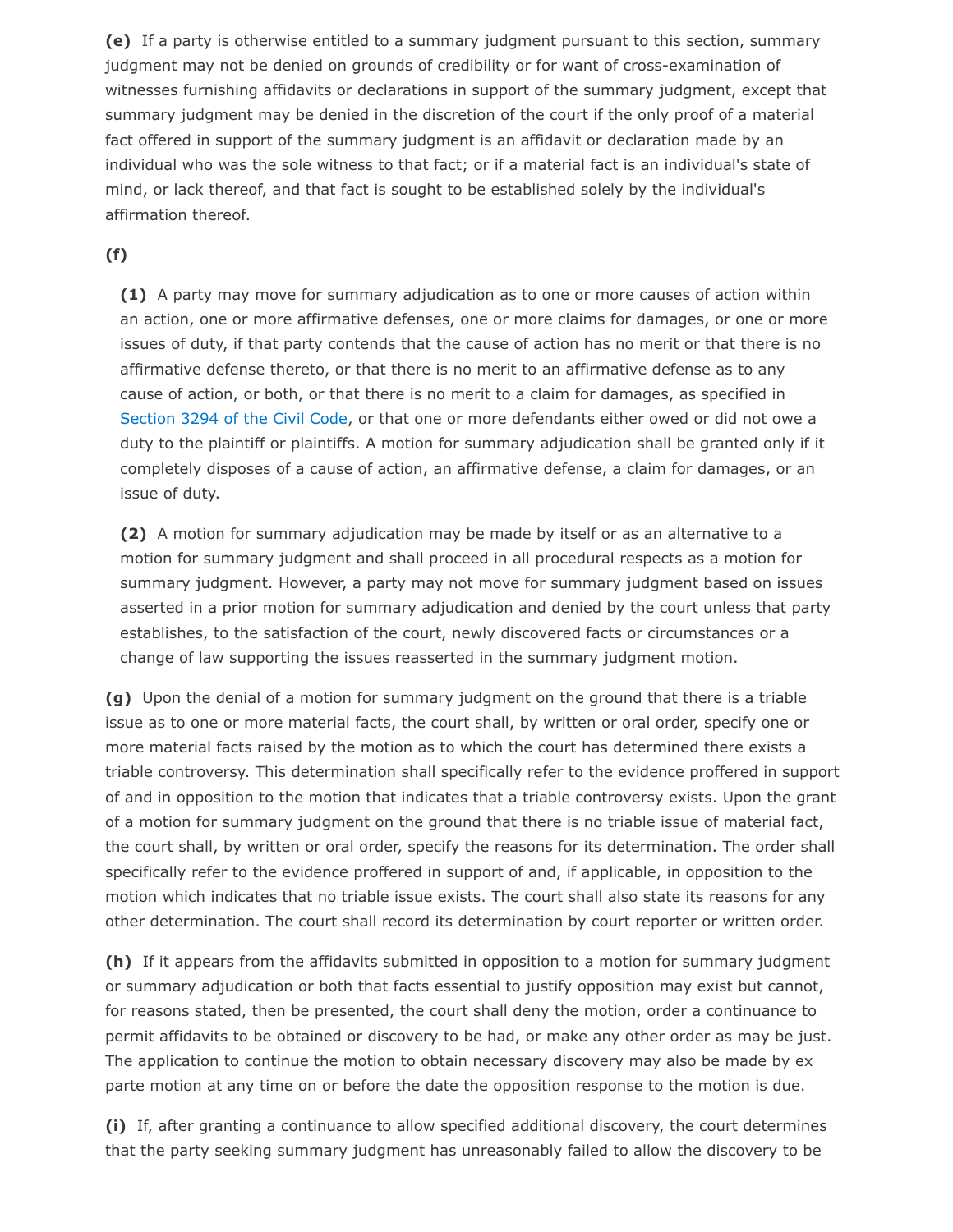conducted, the court shall grant a continuance to permit the discovery to go forward or deny the motion for summary judgment or summary adjudication. This section does not affect or limit the ability of a party to compel discovery under the Civil Discovery Act (Title 4 (commencing with Section 2016.010) of Part 4).

**(j)** If the court determines at any time that an affidavit was presented in bad faith or solely for the purpose of delay, the court shall order the party who presented the affidavit to pay the other party the amount of the reasonable expenses that the filing of the affidavit caused the other party to incur. Sanctions shall not be imposed pursuant to this subdivision except on notice contained in a party's papers or on the court's own noticed motion, and after an opportunity to be heard.

**(k)** Unless a separate judgment may properly be awarded in the action, a final judgment shall not be entered on a motion for summary judgment before the termination of the action, but the final judgment shall, in addition to any matters determined in the action, award judgment as established by the summary proceeding herein provided for.

**(l)** In an action arising out of an injury to the person or to property, if a motion for summary judgment is granted on the basis that the defendant was without fault, no other defendant during trial, over plaintiff's objection, may attempt to attribute fault to or comment on the absence or involvement of the defendant who was granted the motion.

### **(m)**

**(1)** A summary judgment entered under this section is an appealable judgment as in other cases. Upon entry of an order pursuant to this section, except the entry of summary judgment, a party may, within 20 days after service upon him or her of a written notice of entry of the order, petition an appropriate reviewing court for a peremptory writ. If the notice is served by mail, the initial period within which to file the petition shall be increased by five days if the place of address is within the State of California, 10 days if the place of address is outside the State of California but within the United States, and 20 days if the place of address is outside the United States. If the notice is served by facsimile transmission, express mail or another method of delivery providing for overnight delivery, the initial period within which to file the petition shall be increased by two court days. The superior court may, for good cause, and prior to the expiration of the initial period, extend the time for one additional period not to exceed 10 days.

**(2)** Before a reviewing court affirms an order granting summary judgment or summary adjudication on a ground not relied upon by the trial court, the reviewing court shall afford the parties an opportunity to present their views on the issue by submitting supplemental briefs. The supplemental briefing may include an argument that additional evidence relating to that ground exists, but that the party has not had an adequate opportunity to present the evidence or to conduct discovery on the issue. The court may reverse or remand based upon the supplemental briefing to allow the parties to present additional evidence or to conduct discovery on the issue. If the court fails to allow supplemental briefing, a rehearing shall be ordered upon timely petition of a party.

### **(n)**

**(1)** If a motion for summary adjudication is granted, at the trial of the action, the cause or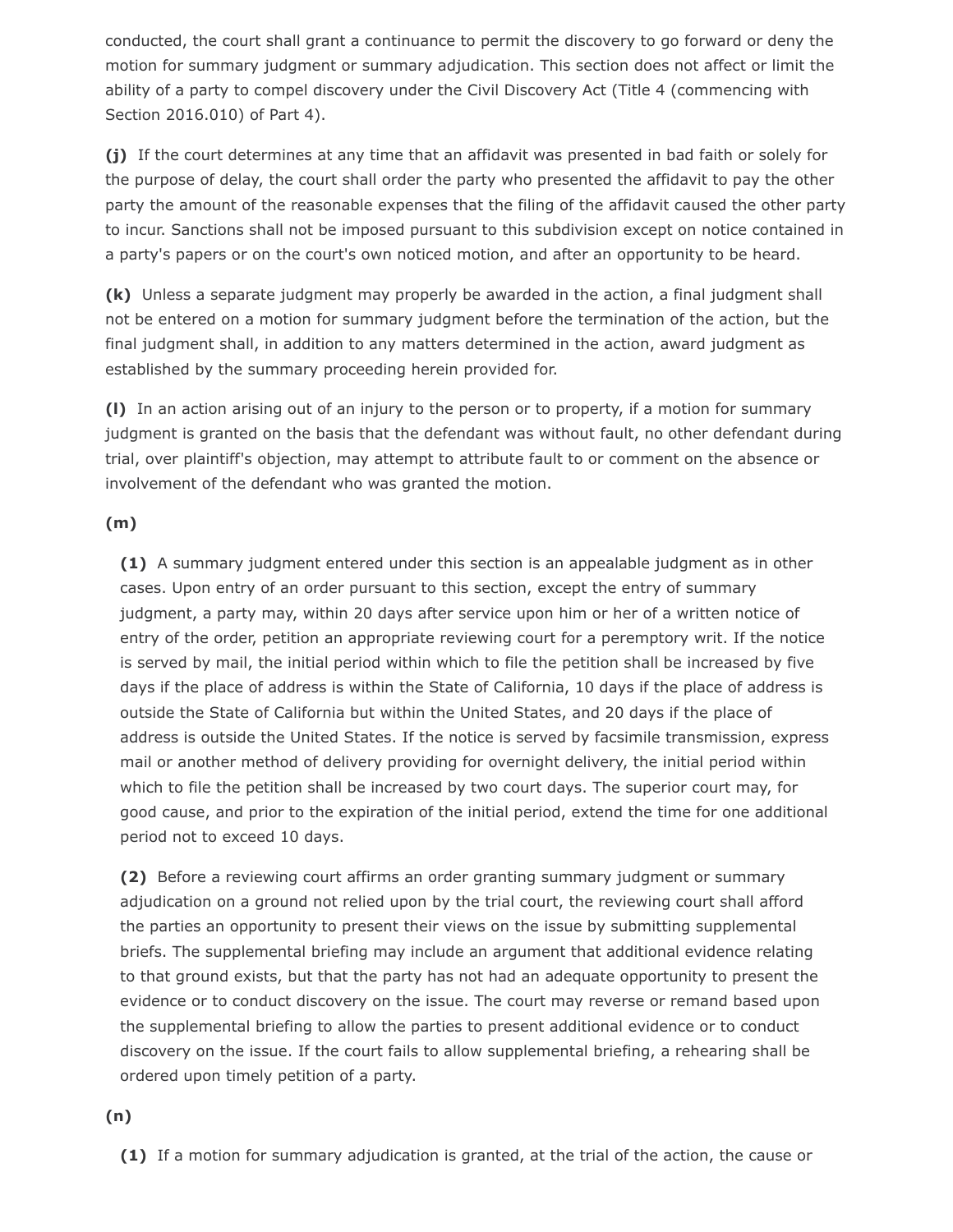causes of action within the action, affirmative defense or defenses, claim for damages, or issue or issues of duty as to the motion which has been granted shall be deemed to be established and the action shall proceed as to the cause or causes of action, affirmative defense or defenses, claim for damages, or issue or issues of duty remaining.

**(2)** In the trial of the action, the fact that a motion for summary adjudication is granted as to one or more causes of action, affirmative defenses, claims for damages, or issues of duty within the action shall not operate to bar any cause of action, affirmative defense, claim for damages, or issue of duty as to which summary adjudication was either not sought or denied.

**(3)** In the trial of an action, neither a party, a witness, nor the court shall comment to a jury upon the grant or denial of a motion for summary adjudication.

**(o)** A cause of action has no merit if either of the following exists:

**(1)** One or more of the elements of the cause of action cannot be separately established, even if that element is separately pleaded.

**(2)** A defendant establishes an affirmative defense to that cause of action.

**(p)** For purposes of motions for summary judgment and summary adjudication:

**(1)** A plaintiff or cross-complainant has met his or her burden of showing that there is no defense to a cause of action if that party has proved each element of the cause of action entitling the party to judgment on that cause of action. Once the plaintiff or crosscomplainant has met that burden, the burden shifts to the defendant or cross-defendant to show that a triable issue of one or more material facts exists as to that cause of action or a defense thereto. The defendant or cross-defendant shall not rely upon the mere allegations or denials of its pleadings to show that a triable issue of material fact exists but, instead, shall set forth the specific facts showing that a triable issue of material fact exists as to that cause of action or a defense thereto.

**(2)** A defendant or cross-defendant has met his or her burden of showing that a cause of action has no merit if that party has shown that one or more elements of the cause of action, even if not separately pleaded, cannot be established, or that there is a complete defense to that cause of action. Once the defendant or cross-defendant has met that burden, the burden shifts to the plaintiff or cross-complainant to show that a triable issue of one or more material facts exists as to that cause of action or a defense thereto. The plaintiff or cross-complainant shall not rely upon the mere allegations or denials of its pleadings to show that a triable issue of material fact exists but, instead, shall set forth the specific facts showing that a triable issue of material fact exists as to that cause of action or a defense thereto.

**(q)** In granting or denying a motion for summary judgment or summary adjudication, the court need rule only on those objections to evidence that it deems material to its disposition of the motion. Objections to evidence that are not ruled on for purposes of the motion shall be preserved for appellate review.

**(r)** This section does not extend the period for trial provided by Section 1170.5.

**(s)** Subdivisions (a) and (b) do not apply to actions brought pursuant to Chapter 4 (commencing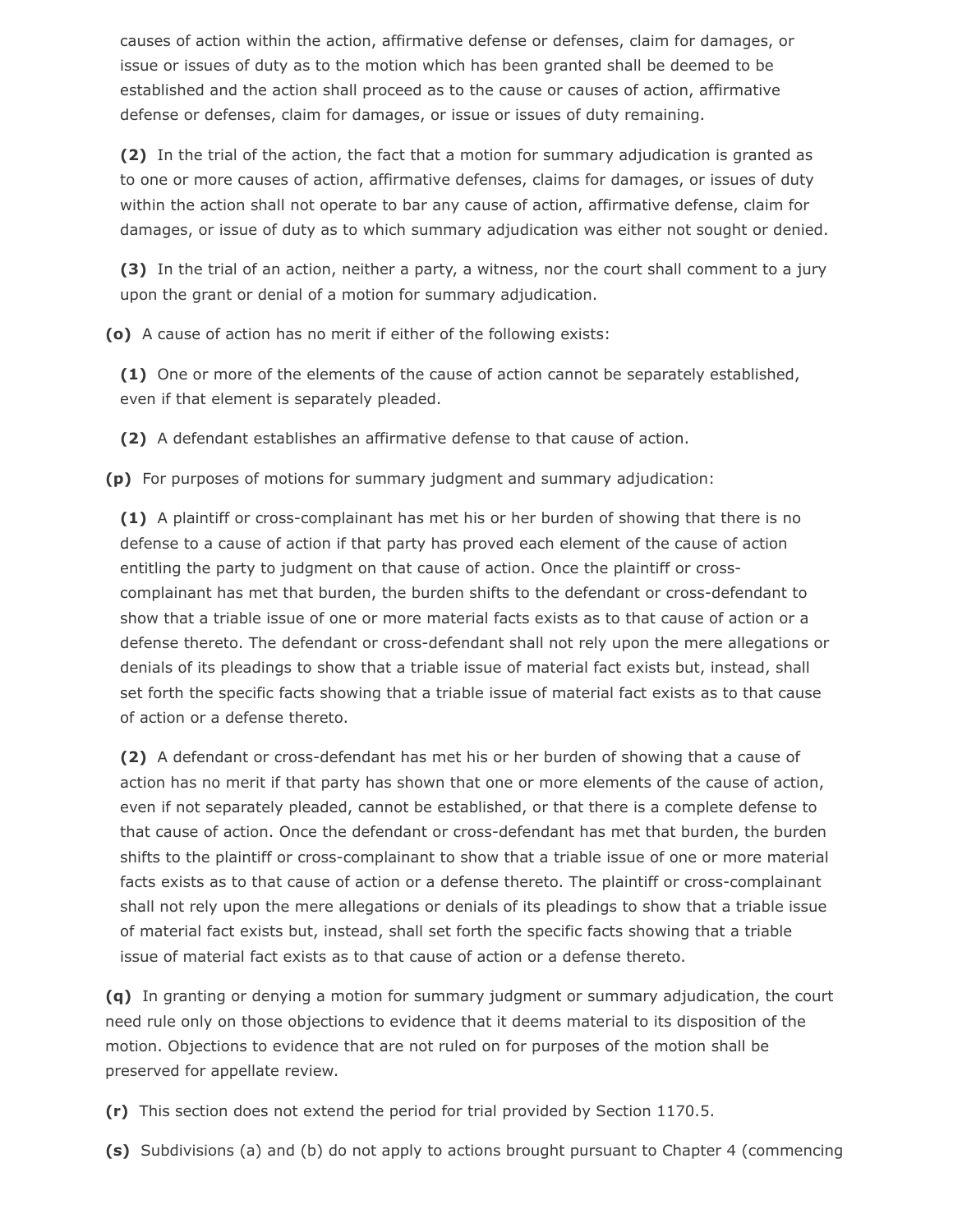with Section 1159) of Title 3 of Part 3.

**(t)** Notwithstanding subdivision (f), a party may move for summary adjudication of a legal issue or a claim for damages other than punitive damages that does not completely dispose of a cause of action, affirmative defense, or issue of duty pursuant to this subdivision.

**(1)**

**(A)** Before filing a motion pursuant to this subdivision, the parties whose claims or defenses are put at issue by the motion shall submit to the court both of the following:

**(i)** A joint stipulation stating the issue or issues to be adjudicated.

**(ii)** A declaration from each stipulating party that the motion will further the interest of judicial economy by decreasing trial time or significantly increasing the likelihood of settlement.

**(B)** The joint stipulation shall be served on any party to the civil action who is not also a party to the motion.

**(2)** Within 15 days of receipt of the stipulation and declarations, unless the court has good cause for extending the time, the court shall notify the stipulating parties as to whether the motion may be filed. In making this determination, the court may consider objections by a nonstipulating party made within 10 days of the submission of the stipulation.

**(3)** If the court elects not to allow the filing of the motion, the stipulating parties may request, and upon request the court shall conduct, an informal conference with the stipulating parties to permit further evaluation of the proposed stipulation; however, the stipulating parties shall not file additional papers in support of the motion.

**(4)**

**(A)** A motion for summary adjudication made pursuant to this subdivision shall contain a statement in the notice of motion that reads substantially similar to the following: "This motion is made pursuant to subdivision (t) of Section **437c** [of the Code of Civil Procedure.](https://advance.lexis.com/documentprint/documentprintclick/?pdmfid=1000516&crid=c4d1f4d9-40c3-4b86-9c73-bfbd0fe73b28&ecomp=-9pfk&prid=75780ce8-2570-4278-a230-94859ff2f641#) The parties to this motion stipulate that the court shall hear this motion and that the resolution of this motion will further the interest of judicial economy by decreasing trial time or significantly increasing the likelihood of settlement."

**(B)** The notice of motion shall be signed by counsel for all parties, and by those parties in propria persona, to the motion.

**(5)** A motion filed pursuant to this subdivision may be made by itself or as an alternative to a motion for summary judgment and shall proceed in all procedural respects as a motion for summary judgment.

**(u)** For purposes of this section, a change in law does not include a later enacted statute without retroactive application.

# **History**